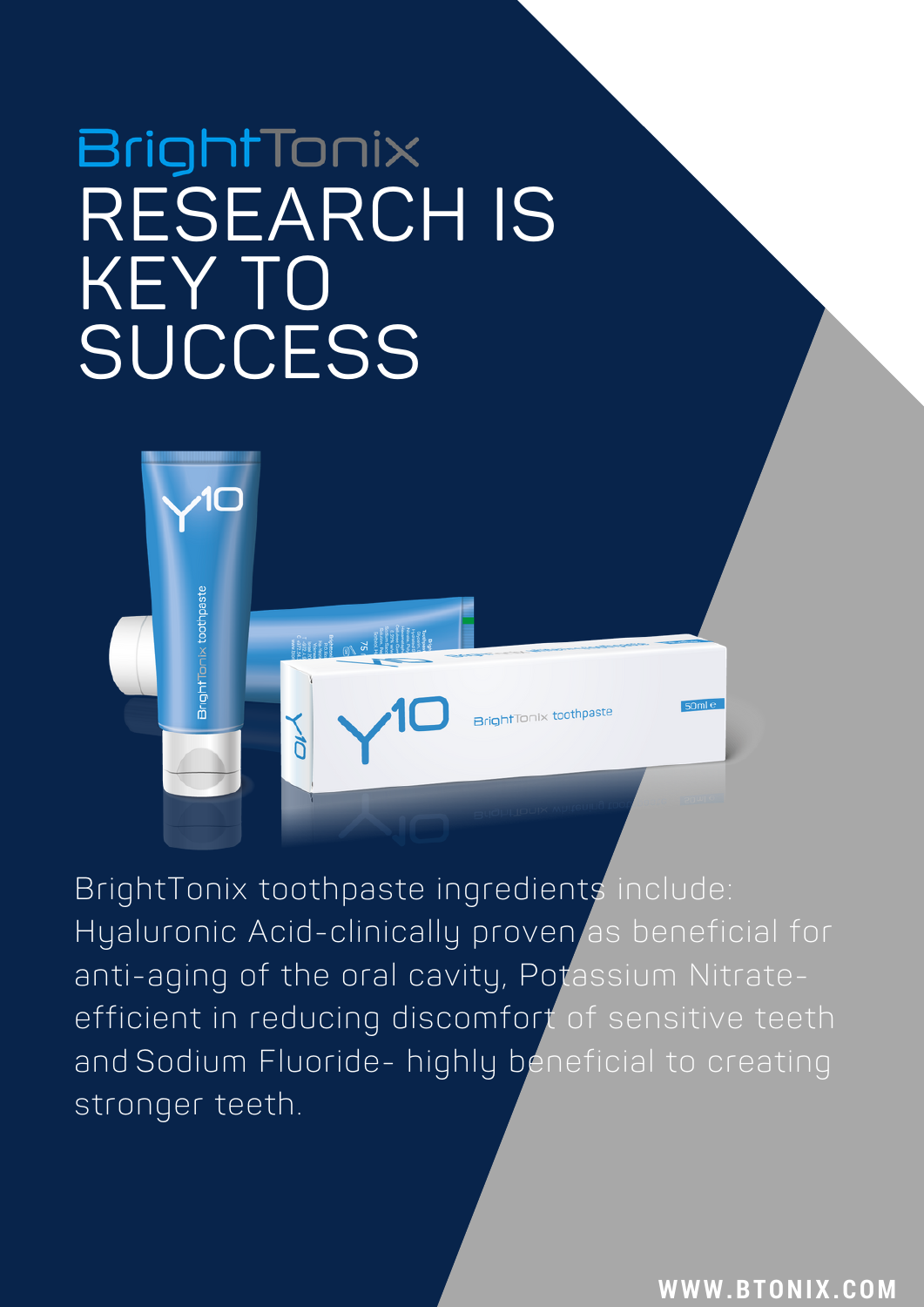## **PUBLISHED ONLINE: JUNE 2016, AT THE 'INTERNATIONAL JOURNAL OF IMMUNOPATHOLOGY AND PHARMACOLOGY'.**

#### **"Hyaluronic acid: Perspectives in dentistry. A systematic review"**

Manuele Casale; Antonio Moffa; Paola Vella; Lorenzo Sabatino; Francesco Capuano; Beatrice Salvinelli; Michele Antonio Lopez; Francesco Carinci; Fabrizio Salvinelli;

#### **PUBLISHED AT THE 'JOURNAL OF INDIAN SOCIETY OF PERIODONTOLOGY', APRIL-JUNE 2012.**

**"Effect of hyaluronan on periodontitis: A clinical and histological study"** Guari Gontiya; Sushama R. Galgali;

### **PUBLISHED AT THE 'NORTH AMERICAN JOURNAL OF MEDICAL SCIENCES', MAY 2013.**

**"Hyaluronic Acid: A Boon in Periodontal Therapy"**  Parveen Dahiya; Reet Kamal;

#### **PUBLISHED ONLINE: FEBRUARY 2012, AT THE 'JOURNAL OF CLINICAL AND EXPERIMENTAL DENTISTRY'.**

**"Evaluation of the clinical efficacy of potassium nitrate desensitizing mouthwash and a toothpaste in the treatment of dentinal hypersensitivity"**  Sunita Sharma; Neeta J. Shetty; Ashita Uppoor;

#### **PUBLISHED AT THE 'AMERICAN JOURNAL OF DENTISTRY', AUGUST 2011.**

**"Enamel protection: a comparison of marketed dentifrice performance against** 

**dental erosion"** Faller RV; Eversole SL; Tzequai GE;

# **PUBLISHED AT THE 'JOURNAL OF NEPAL HEALTH RESEARCH COUNCIL',**

**"Comparative Evaluation of Effect of Chlorhexidine and Sodium Fluoride Mouthwashes on Plaque"**  Sundas S; Rao A;